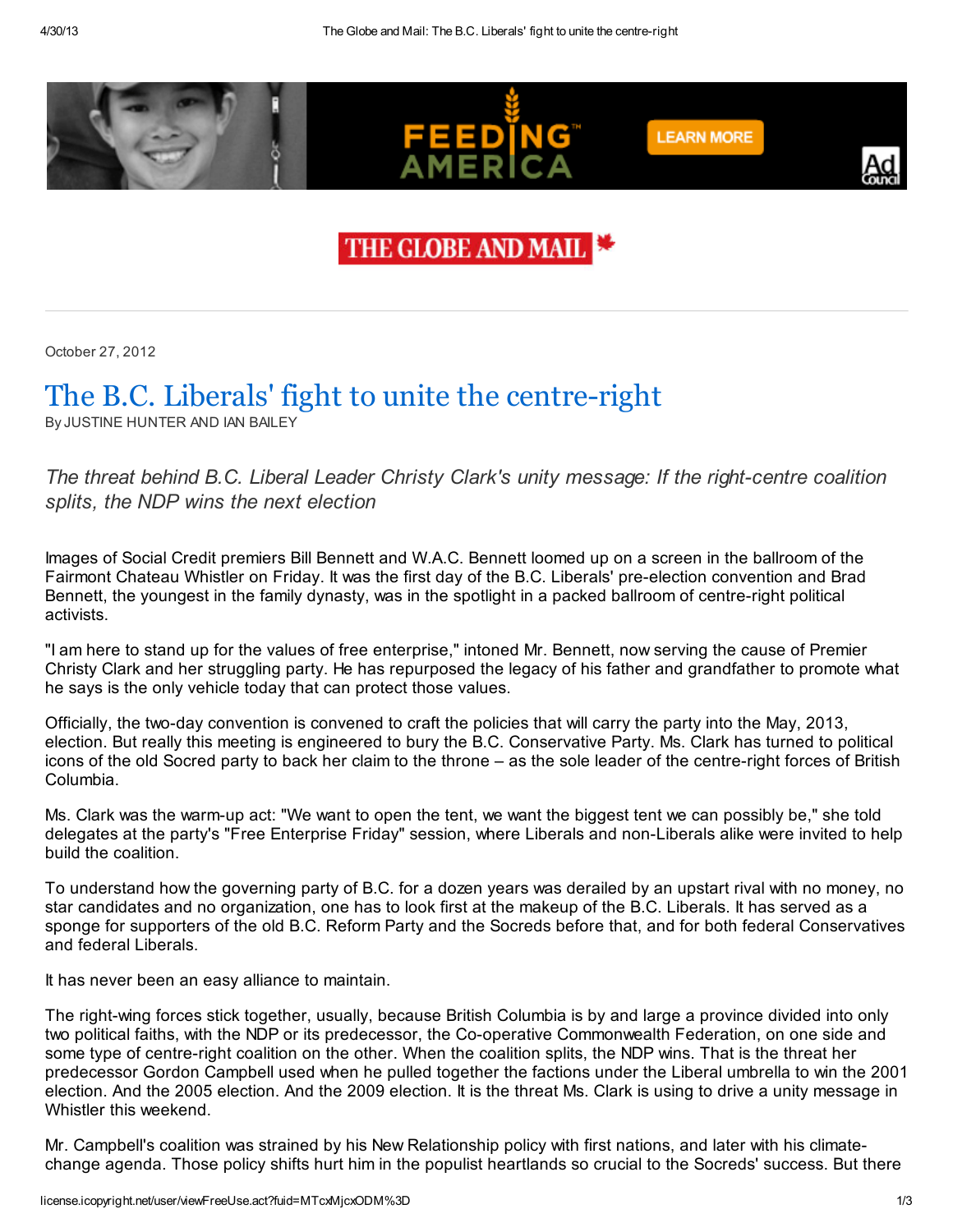was no real alternative at that time for disaffected voters. The deep fissures generated by his introduction of the harmonized sales tax, however, could not be patched over, and the B.C. Conservative Party under a new leader, John Cummins, was a ready haven for a protest vote that would not hop the fence over to the NDP.

There was another pivotal event in the disintegration of the coalition, which a number of senior B.C. Liberals acknowledge but few will say out loud: the party's selection of Christy Clark as Liberal Leader.

John Reynolds, a key player in the unite-the-right effort, said the split really began with Ms. Clark's leadership victory over Kevin Falcon, who was the preferred candidate of right-leaning members of the B.C. Liberal coalition. Some key people, especially behind the scenes, switched over to Mr. Cummins's organization in the months after Ms. Clark's win, or simply dropped out of the game. There is also the string of high-profile Liberals who will not seek reelection under Ms. Clark's banner in 2013, including Mr. Falcon, George Abbott and Colin Hansen.

"Basically, the majority of Conservative people were supporting Kevin," said Mr. Reynolds, a former Progressive Conservative, Reform and Alliance MP.

During the leadership race, Mr. Reynolds had warned that if Ms. Clark won, the coalition would fall apart. "Well, it did," he said this week.

He has since taken up a role as an ally of Ms. Clark, a power broker on the right urging conservatives to return to the B.C. Liberal tent, and he said the work is now paying off. "This weekend will prove that the coalition is back and doing fine."

Martyn Brown, former chief of staff to Mr. Campbell, isn't so sure that this pep rally will address the problems facing the party. Ms. Clark and her party have not presented a vision or agenda that has clicked with voters. "I am not optimistic for the B.C. Liberals' chances that this convention will change very much at all," he said. "The coalition has shrunk under her leadership. That's self-evident," he said.

Winning back conservative activists has absorbed much of Ms. Clark's attention over the past year. Yet while her party has turned itself inside-out to win back the right, swing voters – British Columbians who occupy the middle ground of the political spectrum – have drifted to the New Democratic Party. NDP Leader Adrian Dix has worked to rebrand his party as a moderate alternative; at a sold-out party fundraiser Thursday night, he hosted bankers, forestry and oil executives alongside top labour leaders – a vivid demonstration that he is reaching out across the spectrum with a promise of modest and predictable change.

Jim Shepard is a former forestry executive who isn't buying the NDP line. He was one of the delegates at the Liberals' open-door session on Friday. He doesn't carry a party card but has been working to bolster Ms. Clark's fortunes since the summer, aiming to scorch the earth for the Conservatives by winning over Mr. Cummins's **lieutenants** 

"There is a lot of that going on behind the scenes," he said in an interview earlier this week. "We're not there yet, but it's coming along nicely."

Pollster Greg Lyle, a former B.C. Liberal strategist, said the change in Liberal leadership was a real opportunity to pull the coalition together and to reconnect with voters: "That was the great opportunity of Christy Clark, talk show host"

But, he added, she's been unable to bring her cabinet and caucus along with her to be an agent of change: "There was a tug of war between a desire to do something new and different and a desire to do more of the same."

Ms. Clark is promising renewal this weekend. After 19 months in office, she is is now under pressure to show herself to be, finally, the agent of change.

"We have a plan for British Columbia," she told her convention on Friday. "But what do we do next? Help us."



The [Globe](http://license.icopyright.net/user/external.act?publisher_id=1203) and Mail, Inc.

The Globe and Mail Inc. All Rights Reserved.. Permission granted for up to 5 copies. All rights reserved.

You may forw ard this article or get additional permissions by typing http://license.icopyright.net/3.8425?icx\_id=4709482 into any w eb brow ser. The Globe and Mail, Inc. and The Globe and Mail logos are registered trademarks of The Globe and Mail, Inc. The